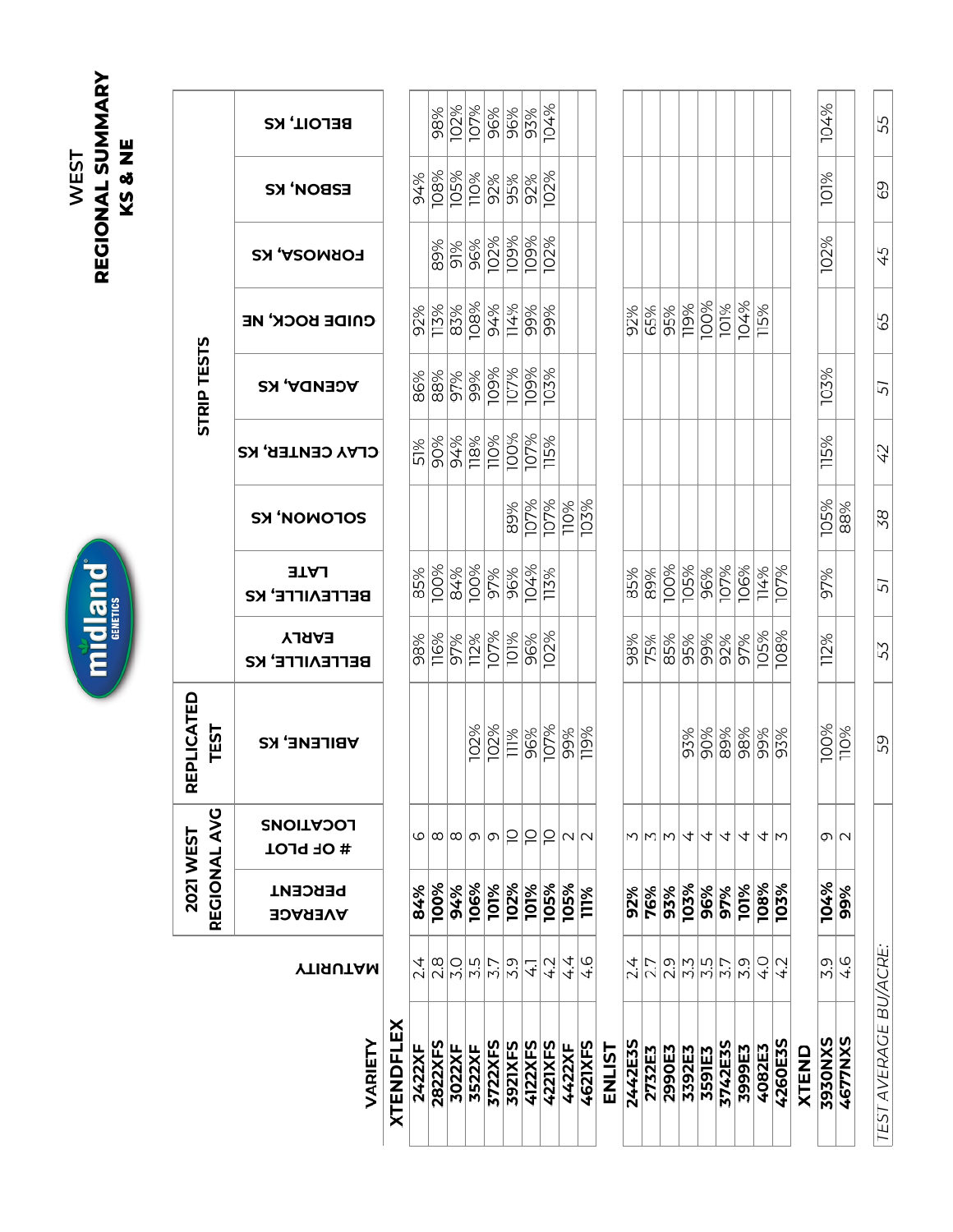

# **WEST REPLICATED TEST KANSAS**

# **ABILENE, KS**

| Date Planted:  | 6/5/2021         | Date Harvested:  | 10/15/2021  |
|----------------|------------------|------------------|-------------|
| Soil Type:     | MUIR SILT LOAM   | Tillage:         | Min-Till    |
| Population:    | 140,000          | Yield Stability: | High        |
| Prev. Crop:    | <b>CORN</b>      | Irrigation:      | None        |
| <b>RANK</b>    | <b>HYBRID</b>    | <b>YIELD</b>     | <b>PAVG</b> |
| $\mathsf{I}$   | 4621XFS          | 69.8             | 119%        |
| $\overline{2}$ | 4880E3S          | 67.1             | 114%        |
| 3              | AG40XF1          | 66.0             | 112%        |
| 4              | 4821XFS          | 65.7             | 112%        |
| 5              | <b>P39A58X</b>   | 65.4             | 111%        |
| 6              | 3921XFS          | 65.1             | 111%        |
| 7              | 4677NXS          | 64.4             | 110%        |
| 8              | <b>P45T88E</b>   | 63.9             | 109%        |
| 9              | <b>4221XFS</b>   | 62.9             | 107%        |
| 10             | 3722XF           | 60.1             | 102%        |
| 11             | 3522XF           | 60.0             | 102%        |
| 12             | 4488NXS          | 60.0             | 102%        |
| 13             | 3930NXS          | 58.8             | 100%        |
| 14             | 4082E3           | 58.3             | 99%         |
| 15             | 4422XF           | 58.1             | 99%         |
| 16             | 3999E3           | 57.7             | 98%         |
| 17             | <b>X4.7-1XFS</b> | 57.6             | 98%         |
| 18             | 4122XFS          | 56.7             | 96%         |
| 19             | 3537NX           | 56.2             | 96%         |
| 20             | 4602E3S          | 55.1             | 94%         |
| 21             | 4260E3S          | 54.8             | 93%         |
| 22             | 3392E3S          | 54.5             | 93%         |
| 23             | X3.7-1E3         | 52.8             | 90%         |
| 24             | 3591E3           | 52.8             | 90%         |
| 25             | 4412E3S          | 52.6             | 90%         |
| 26             | AG36XF1          | 52.3             | 89%         |
| 27             | 3742E3S          | 52.2             | 89%         |
| 28             | <b>P35A55X</b>   | 44.6             | 76%         |

| Mn           | 58.8 |
|--------------|------|
| LSD(.10)     | 7.4  |
| <b>CVErr</b> | 9.2  |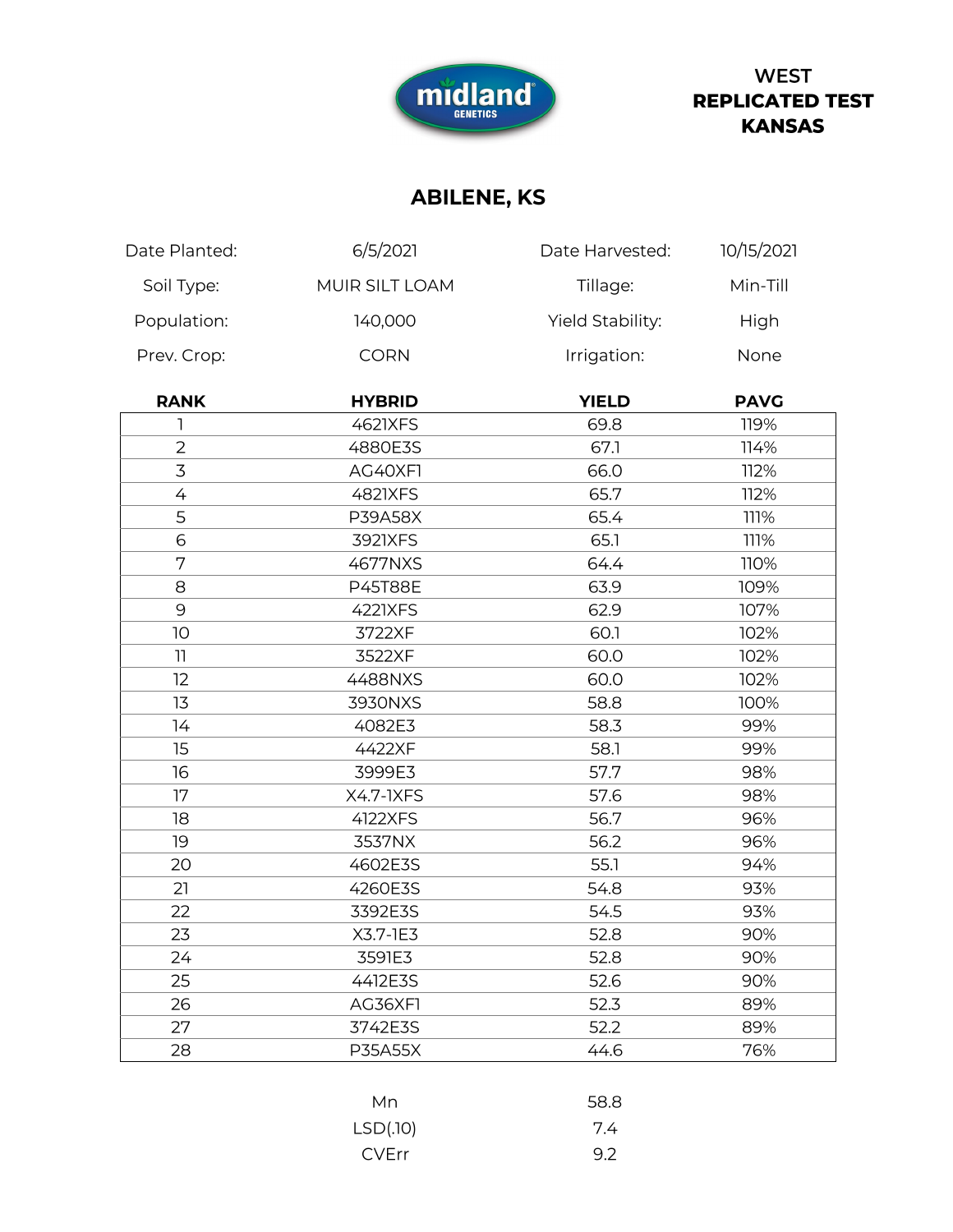

| <b>POLANSKY</b><br>Producer | <u>AGENDA, KS</u><br>Location                                                 |              |                   |                         |
|-----------------------------|-------------------------------------------------------------------------------|--------------|-------------------|-------------------------|
| <b>PLANTED:</b>             | 5/24/2021                                                                     |              | <b>HARVESTED:</b> | 10/21/2021              |
| PREVIOUS CROP:              | <b>CORN</b>                                                                   |              | IRRIGATED:        | <b>NO</b>               |
| POP:                        | 141,500                                                                       |              | <b>TILLAGE:</b>   | <b>NO-TILL</b>          |
| <b>SOIL TYPE:</b>           | <b>CRETE SILTY CLAY LOAM</b>                                                  |              | TRAIT(S):         | XTEND &                 |
|                             |                                                                               |              |                   | <b>XTENDFLEX</b>        |
| <b>VARIETY</b>              | <b>RELATIVE</b><br><b>MATURITY</b>                                            | <b>YIELD</b> | %                 | <b>YIELD RANK</b>       |
| CHECK - 3522XF              | 3.5                                                                           | 51.0         | 99%               | 6                       |
| 2422XF                      | 2.4                                                                           | 44.0         | 86%               | 10                      |
| 2822XF                      | 2.8                                                                           | 45.0         | 88%               | 9                       |
| 3022XF                      | 3.0                                                                           | 50.0         | 97%               | 8                       |
| 3722XF                      | 3.7                                                                           | 56.0         | 109%              | 1                       |
| 3522XF                      | 3.5                                                                           | 51.0         | 99%               | 6                       |
| 3921XF                      | 3.9                                                                           | 55.0         | 107%              | $\overline{\mathbf{3}}$ |
| 3930NXS                     | 3.9                                                                           | 53.0         | 103%              | 4                       |
| 4122XFS                     | 4.1                                                                           | 56.0         | 109%              | 1                       |
| <b>4221XFS</b>              | 4.2                                                                           | 53.0         | 103%              | 4                       |
|                             | $\lambda$ $\lambda$ $\mu$ $\lambda$ $\lambda$ $\mu$ $\lambda$ $\mu$ $\lambda$ | r, <i>1</i>  |                   |                         |

**AVERAGE:** 

51.4

• Percentages are percent of test average

• Each yield is adjusted to 13.5% moisture

• Plots are planted by relative maturity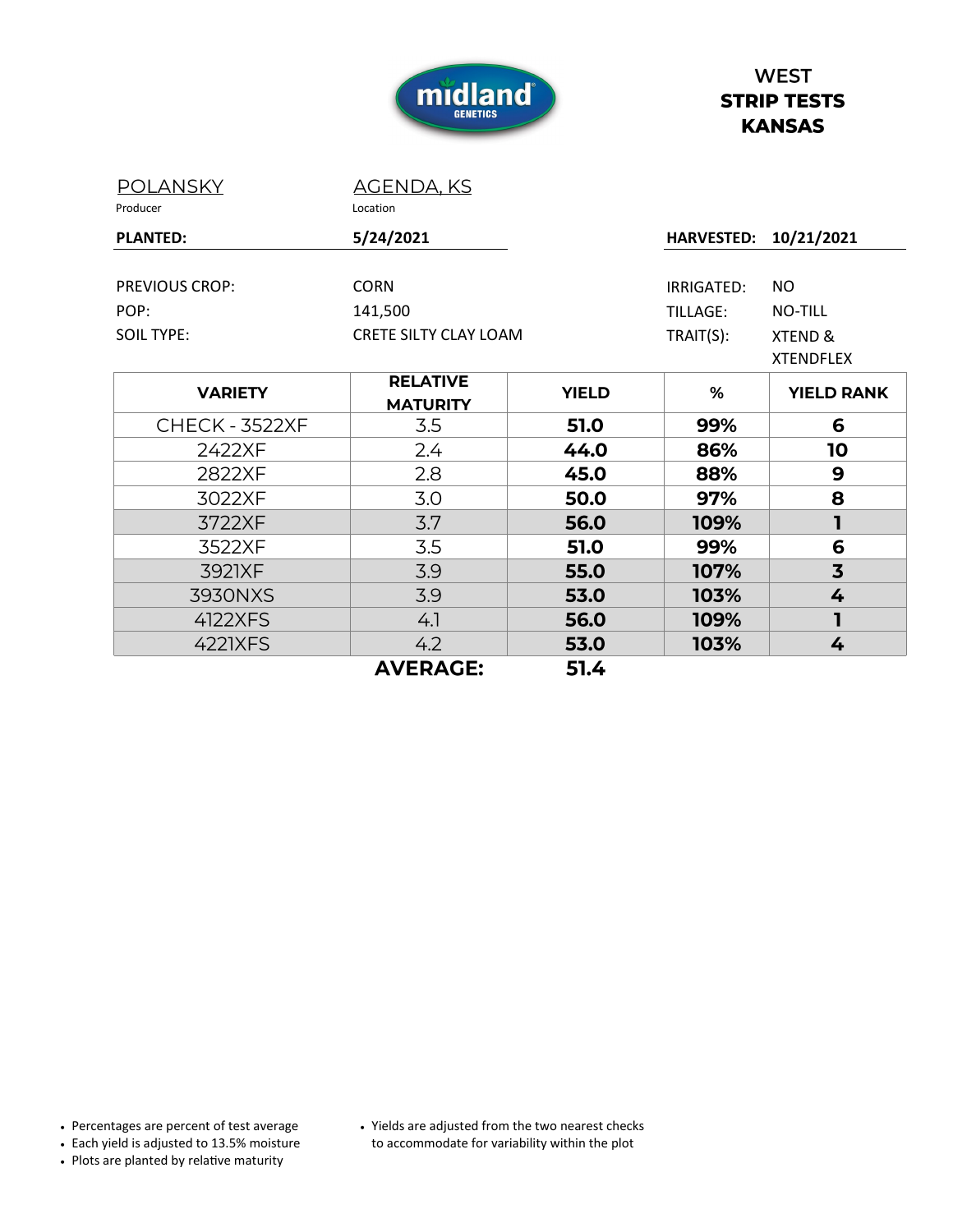

| <b>POLANSKY SEED</b><br>Producer | <b>BELLEVILLE, KS</b><br>Location  |              |                       |                                     |
|----------------------------------|------------------------------------|--------------|-----------------------|-------------------------------------|
| <b>PLANTED:</b>                  | 5/6/2021                           |              | HARVESTED: 10/19/2021 |                                     |
| PREVIOUS CROP:                   | <b>CORN</b>                        |              | IRRIGATED:            | <b>NO</b>                           |
| POP:                             | 131,540                            |              | <b>TILLAGE:</b>       | NO-TILL                             |
| <b>SOIL TYPE:</b>                | <b>CRETE SILT LOAM</b>             |              | TRAIT(S):             | XTEND, XTENDFLEX &<br><b>ENLIST</b> |
| <b>VARIETY</b>                   | <b>RELATIVE</b><br><b>MATURITY</b> | <b>YIELD</b> | %                     | <b>YIELD RANK</b>                   |
| 3522XF                           | 3.5                                | 59.4         | 112%                  | 2 <sup>2</sup>                      |
| 2422XF                           | 2.4                                | 52.0         | 98%                   | 10                                  |
| 2732E3                           | 2.7                                | 39.6         | 75%                   | 17                                  |
| 2822XF                           | 2.8                                | 61.2         | 116%                  | $\mathbf{I}$                        |
| 2990 E3                          | 2.9                                | 44.8         | 85%                   | 16                                  |
| 3022XF                           | 3.0                                | 51.4         | 97%                   | 11                                  |
| 3392E3S                          | 3.3                                | 50.4         | 95%                   | 14                                  |
| 3591E3                           | 3.5                                | 52.4         | 99%                   | 9                                   |
| 3722XF                           | 3.7                                | 56.4         | 107%                  | 5                                   |
| 3742E3S                          | 3.7                                | 48.4         | 92%                   | 15                                  |
| 3921XFS                          | 3.9                                | 53.4         | 101%                  | 8                                   |
| 3930NXS                          | 3.9                                | 59.4         | 112%                  | $\overline{2}$                      |
| 3999E3                           | 3.9                                | 51.4         | 97%                   | 11                                  |
| 4082E3                           | 4.0                                | 55.6         | 105%                  | 6                                   |
| 4122XFS                          | 4.1                                | 50.8         | 96%                   | 13                                  |
| 4221XFS                          | 4.2                                | 54.0         | 102%                  | 7                                   |
| 4260E3S                          | 4.2                                | 57.2         | 108%                  | 4                                   |
|                                  | <b>AVERAGE:</b>                    | 52.8         |                       |                                     |

• Percentages are percent of test average

• Each yield is adjusted to 13.5% moisture

• Plots are planted by relative maturity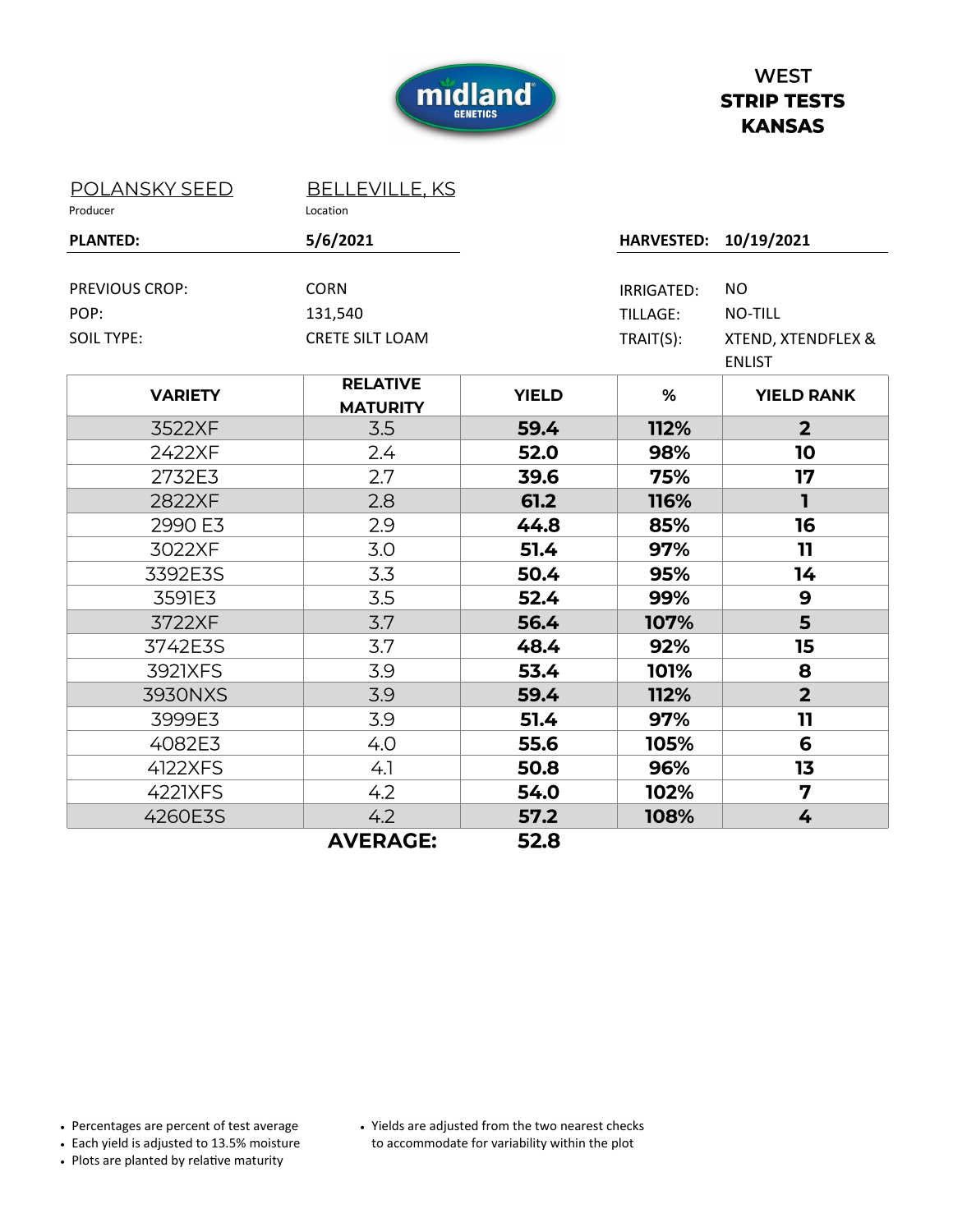

| <b>POLANSKY SEED</b>  | <b>BELLEVILLE, KS</b>              |              |                   |                                     |
|-----------------------|------------------------------------|--------------|-------------------|-------------------------------------|
| Producer              | Location                           |              |                   |                                     |
| <b>PLANTED:</b>       | 6/11/2021                          |              | <b>HARVESTED:</b> | 10/19/2021                          |
|                       |                                    |              |                   |                                     |
| <b>PREVIOUS CROP:</b> | <b>CORN</b>                        |              | IRRIGATED:        | NO                                  |
| POP:                  | 142,500                            |              | <b>TILLAGE:</b>   | <b>NO-TILL</b>                      |
| <b>SOIL TYPE:</b>     | <b>CRETE SILT LOAM</b>             |              | TRAIT(S):         | XTEND, XTENDFLEX &<br><b>ENLIST</b> |
| <b>VARIETY</b>        | <b>RELATIVE</b><br><b>MATURITY</b> | <b>YIELD</b> | %                 | <b>YIELD RANK</b>                   |
| 3522XF                | 3.5                                | 50.8         | 100%              | 8                                   |
| 2422XF                | 2.4                                | 43.0         | 85%               | 16                                  |
| 2732E3                | 2.7                                | 45.2         | 89%               | 15                                  |
| 2822XF                | 2.8                                | 50.4         | 100%              | 10                                  |
| 2990 E3               | 2.9                                | 50.6         | 100%              | 9                                   |
| 3022XF                | 3.0                                | 42.4         | 84%               | 17                                  |
| 3392E3S               | 3.3                                | 53.0         | 105%              | 6                                   |
| 3591E3                | 3.5                                | 48.6         | 96%               | 13                                  |
| 3722XF                | 3.7                                | 49.2         | 97%               | 11                                  |
| 3742E3S               | 3.7                                | 54.2         | 107%              | $\overline{\mathbf{3}}$             |
| 3921XFS               | 3.9                                | 48.6         | 96%               | 13                                  |
| 3930NXS               | 3.9                                | 49.0         | 97%               | $12 \,$                             |
| 3999E3                | 3.9                                | 53.4         | 106%              | 5                                   |
| 4082E3                | 4.0                                | 57.6         | 114%              | T.                                  |
| 4122XFS               | 4.1                                | 52.4         | 104%              | 7                                   |
| 4221XFS               | 4.2                                | 57.2         | 113%              | $\overline{\mathbf{2}}$             |
| 4260E3S               | 4.2                                | 54.0         | 107%              | 4                                   |
|                       | <b>AVERAGE:</b>                    | 50.6         |                   |                                     |

• Percentages are percent of test average

• Each yield is adjusted to 13.5% moisture

• Plots are planted by relative maturity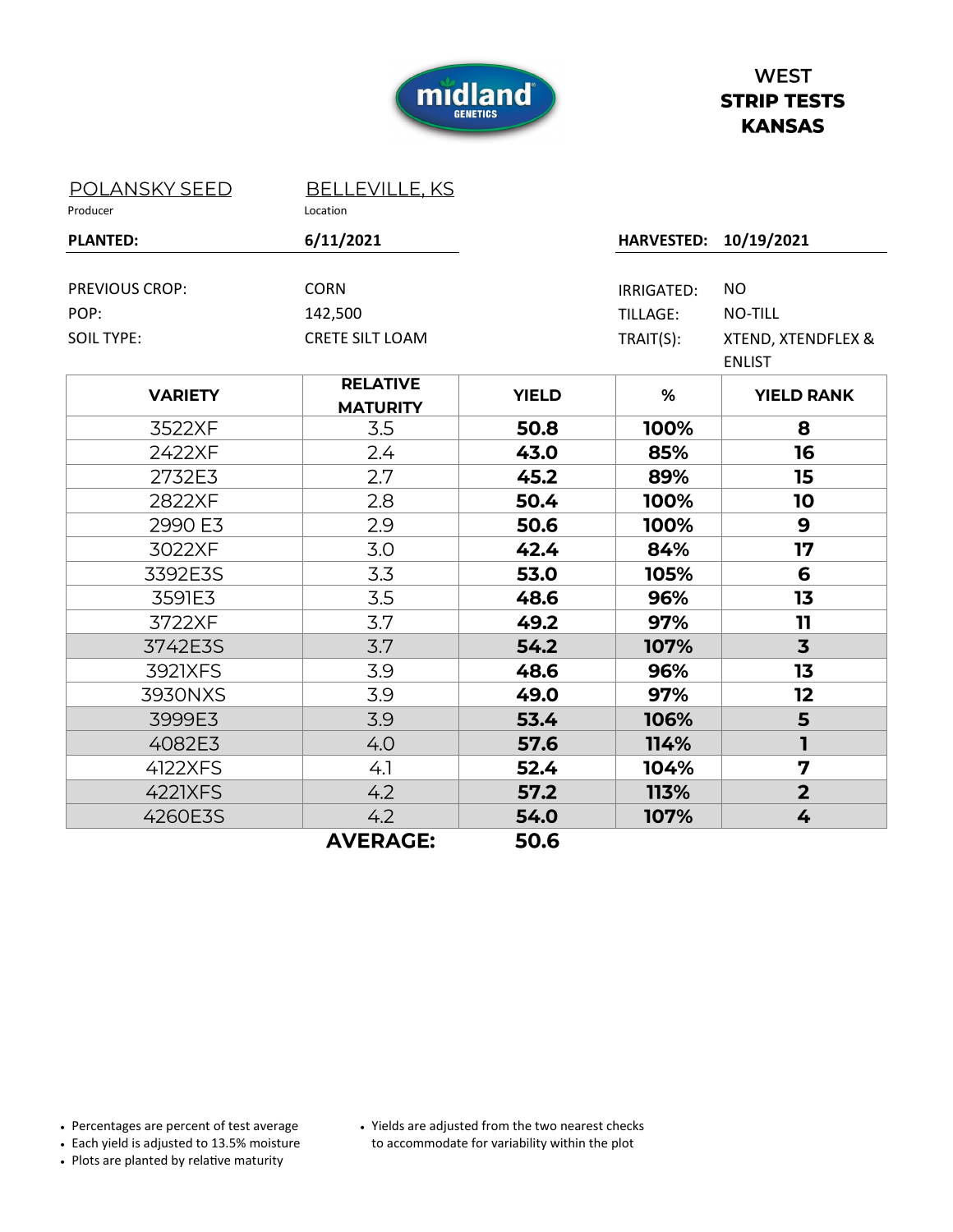

| <b>POLANSKY</b><br>Producer   | <b>BELOIT, KS</b><br>Location      |              |                       |                             |
|-------------------------------|------------------------------------|--------------|-----------------------|-----------------------------|
| <b>PLANTED:</b>               | 5/13/2021                          |              | <b>HARVESTED:</b>     | 10/5/2021                   |
| <b>PREVIOUS CROP:</b><br>POP: | SORGHUM                            |              | IRRIGATED:            | NO<br><b>NO-TILL</b>        |
| <b>SOIL TYPE:</b>             | 141,500.00<br>ROXBURY SILT LOAM    |              | TILLAGE:<br>TRAIT(S): | XTEND &<br><b>XTENDFLEX</b> |
| <b>VARIETY</b>                | <b>RELATIVE</b><br><b>MATURITY</b> | <b>YIELD</b> | %                     | <b>YIELD RANK</b>           |
| 3522XF                        | 3.5                                | 58.7         | 107%                  |                             |
| 2822XF                        | 2.8                                | 53.9         | 98%                   | 5                           |
| 3022XF                        | 3.0                                | 56.2         | 102%                  | 4                           |
| 3722XF                        | 3.7                                | 52.4         | 96%                   | 7                           |
| 3921XF                        | 3.9                                | 52.5         | 96%                   | 6                           |
| 3930NXS                       | 3.9                                | 57.3         | 104%                  | $\overline{2}$              |
| 4122XFS                       | 4.1                                | 51.1         | 93%                   | 8                           |
| <b>4221XFS</b>                | 4.2                                | 56.9         | 104%                  | $\overline{\mathbf{3}}$     |
|                               | <b>AVERAGE:</b>                    | 54.9         |                       |                             |

• Percentages are percent of test average

• Each yield is adjusted to 13.5% moisture

• Plots are planted by relative maturity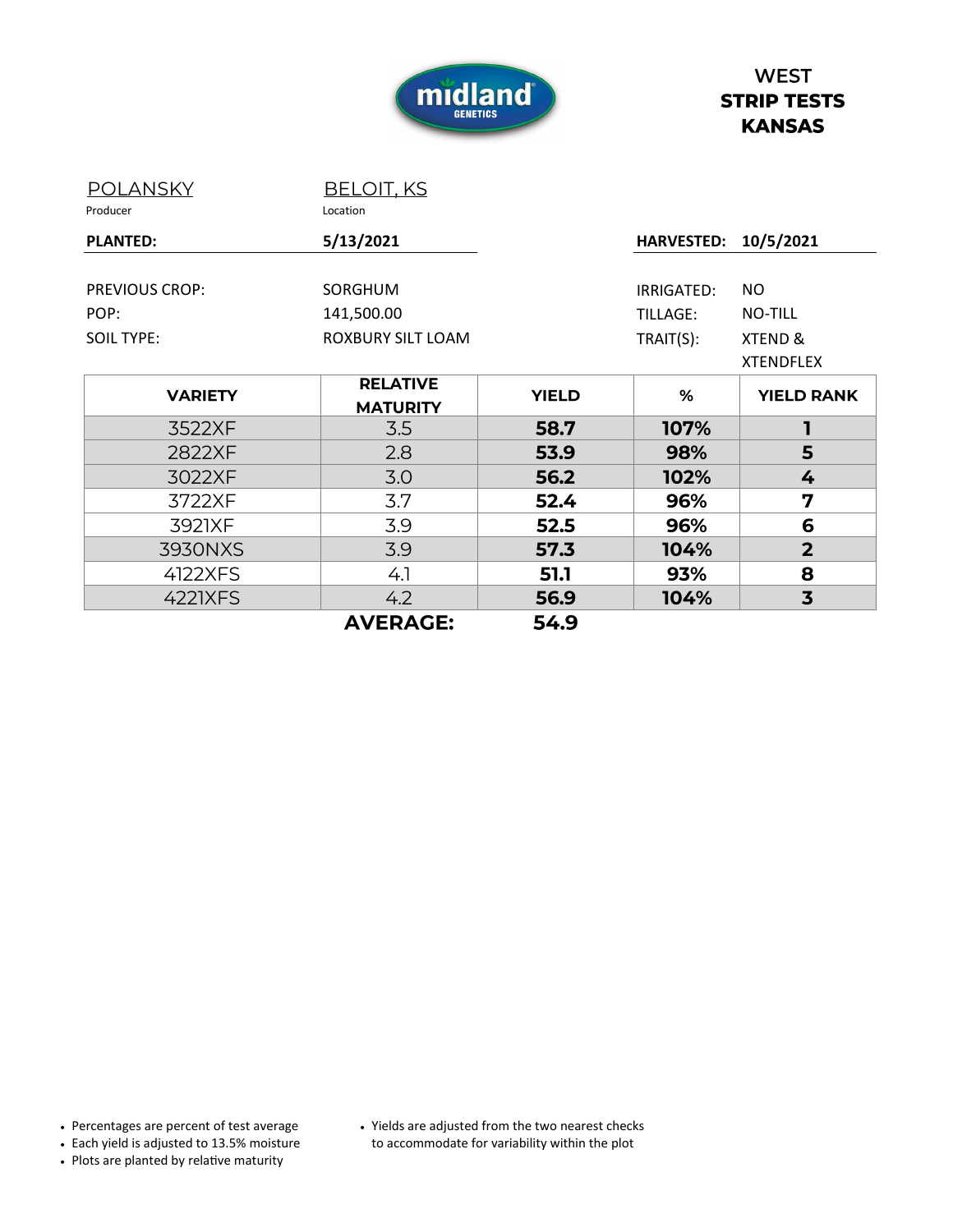

| <b>POLANSKY SEED</b><br>Producer | <b>CLAY CENTER, KS</b><br>Location |              |                   |                         |
|----------------------------------|------------------------------------|--------------|-------------------|-------------------------|
| <b>PLANTED:</b>                  | 5/12/2021                          |              | <b>HARVESTED:</b> | 10/19/2021              |
| <b>PREVIOUS CROP:</b>            | <b>CORN</b>                        |              | IRRIGATED:        | <b>NO</b>               |
| POP:                             | 141,500                            |              | TILLAGE:          | <b>NO-TILL</b>          |
| <b>SOIL TYPE:</b>                | <b>CRETE SILT LOAM</b>             |              | TRAIT(S):         | <b>XTEND &amp;</b>      |
|                                  |                                    |              |                   | <b>XTENDFLEX</b>        |
| <b>VARIETY</b>                   | <b>RELATIVE</b><br><b>MATURITY</b> | <b>YIELD</b> | %                 | <b>YIELD RANK</b>       |
| CHECK - 3522XF                   | 3.5                                | 49.7         | 118%              | 1                       |
| 2422XF                           | 2.4                                | 21.3         | 51%               | 9                       |
| 2822XF                           | 2.8                                | 37.9         | 90%               | 8                       |
| 3022XF                           | 3.0                                | 39.5         | 94%               | 7                       |
| 3722XF                           | 3.7                                | 46.1         | 110%              | 4                       |
| 3921XF                           | 3.9                                | 42.1         | 100%              | 6                       |
| 3930NXS                          | 3.9                                | 48.5         | 115%              | $\overline{2}$          |
| 4122XFS                          | 4.1                                | 44.9         | 107%              | 5                       |
| 4221XFS                          | 4.2                                | 48.3         | 115%              | $\overline{\mathbf{3}}$ |
|                                  | <b>AVERAGE:</b>                    | 42.0         |                   |                         |

• Percentages are percent of test average

• Each yield is adjusted to 13.5% moisture

• Plots are planted by relative maturity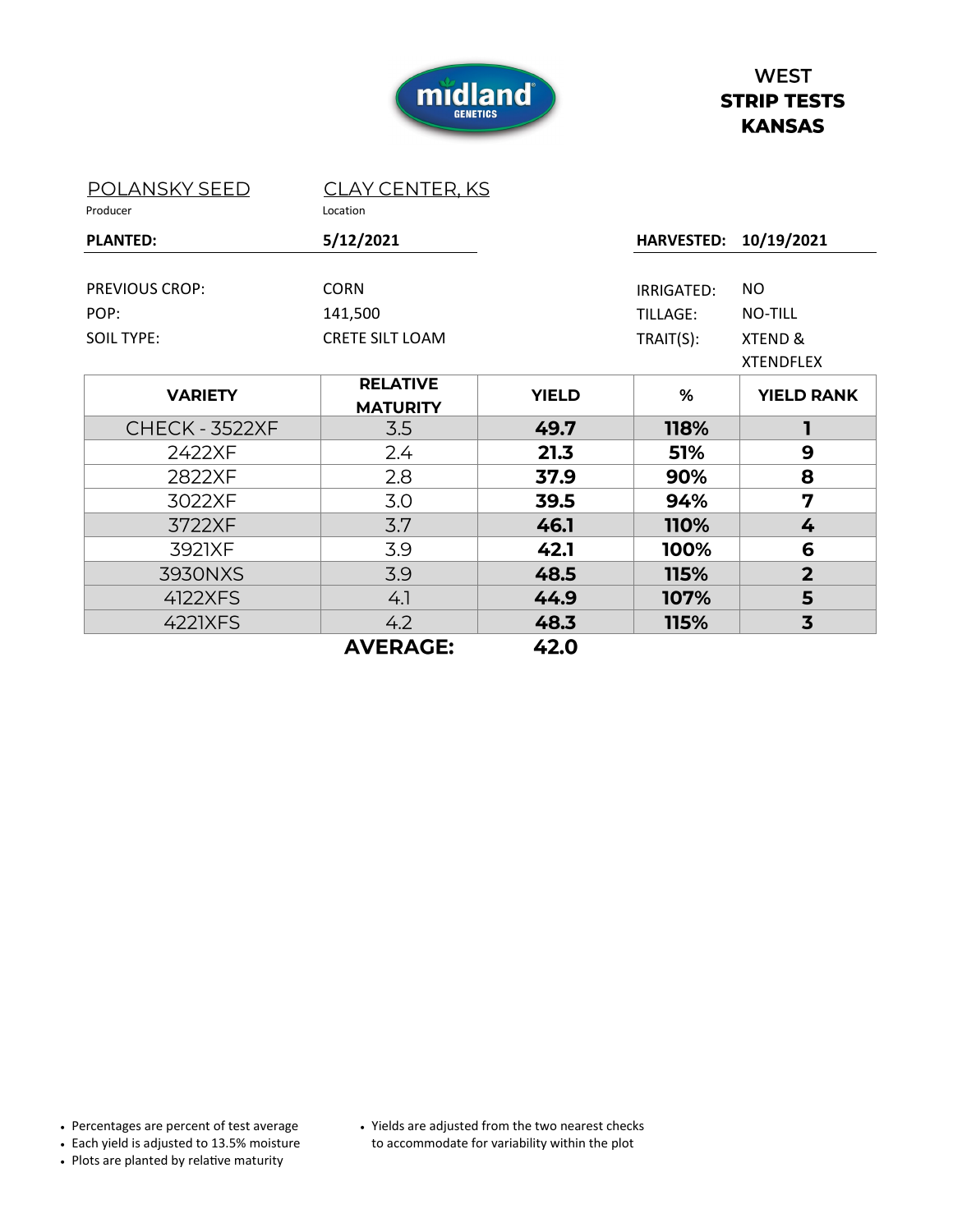

| <b>POLANSKY</b><br>Producer                 | ESBON, KS<br>Location              |              |                                            |                                                     |
|---------------------------------------------|------------------------------------|--------------|--------------------------------------------|-----------------------------------------------------|
| <b>PLANTED:</b>                             | 5/22/2021                          |              | <b>HARVESTED:</b>                          | 10/6/2021                                           |
| PREVIOUS CROP:<br>POP:<br><b>SOIL TYPE:</b> | <b>CORN</b><br>142,500.00          |              | IRRIGATED:<br><b>TILLAGE:</b><br>TRAIT(S): | <b>NO</b><br>NO-TILL<br>XTEND &<br><b>XTENDFLEX</b> |
| <b>VARIETY</b>                              | <b>RELATIVE</b><br><b>MATURITY</b> | <b>YIELD</b> | %                                          | <b>YIELD RANK</b>                                   |
| 3522XF                                      | 3.5                                | 75.7         | 110%                                       | 1                                                   |
| 2422XF                                      | $2.4\phantom{0}$                   | 64.9         | 94%                                        | 7                                                   |
| 2822XF                                      | 2.8                                | 74.1         | 108%                                       | $\overline{2}$                                      |
| 3022XF                                      | 3.0                                | 72.3         | 105%                                       | $\overline{\mathbf{3}}$                             |
| 3722XF                                      | 3.7                                | 63.5         | 92%                                        | 8                                                   |
| 3921XF                                      | 3.9                                | 65.5         | 95%                                        | 6                                                   |
| 3930NXS                                     | 3.9                                | 69.3         | 101%                                       | 5                                                   |
| 4122XFS                                     | 4.1                                | 63.1         | 92%                                        | 9                                                   |
| <b>4221XFS</b>                              | 4.2                                | 69.9         | 102%                                       | 4                                                   |
|                                             | <b>AVERAGE:</b>                    | 68.7         |                                            |                                                     |

• Percentages are percent of test average

• Each yield is adjusted to 13.5% moisture

• Plots are planted by relative maturity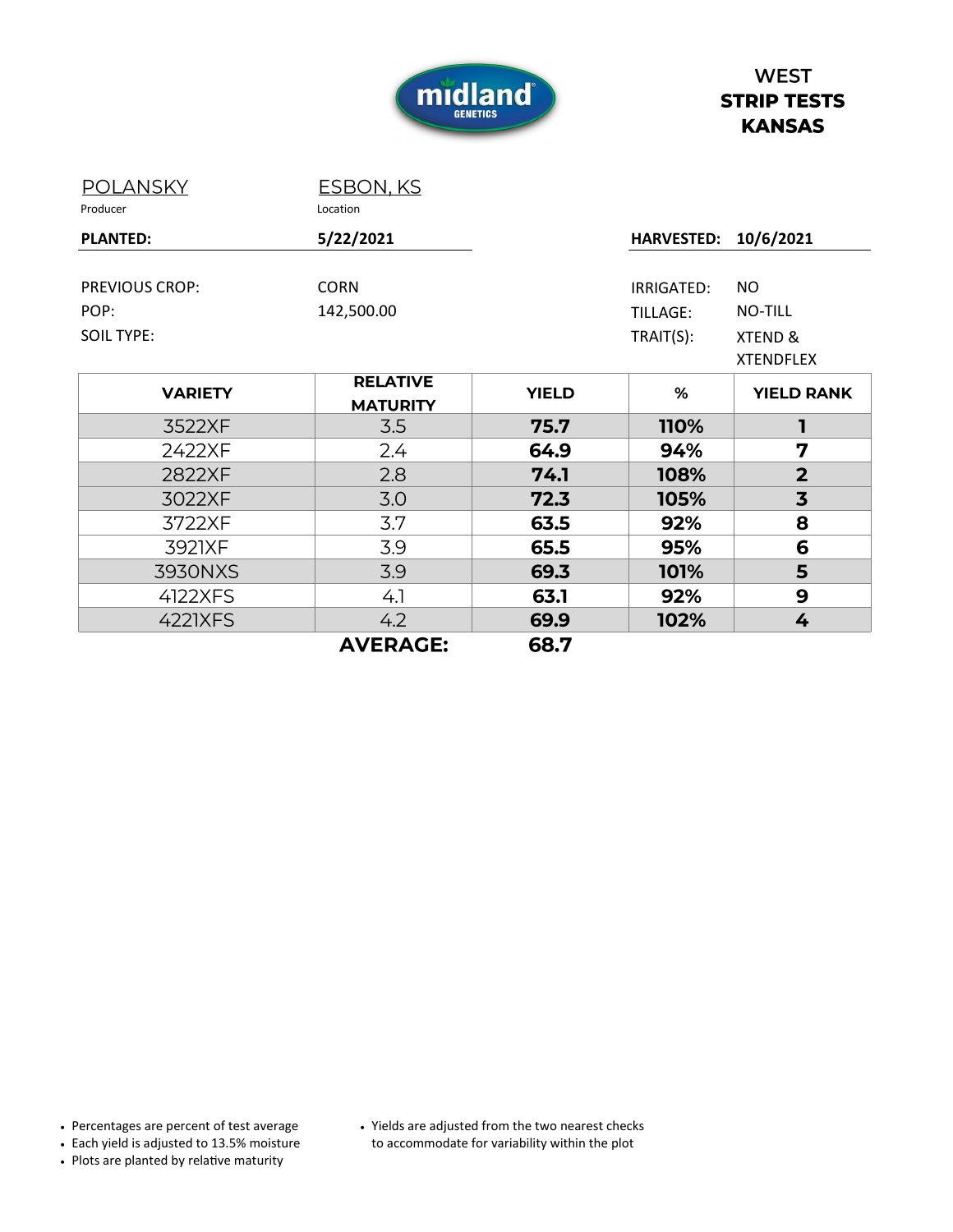

| <b>POLANSKY</b><br>Producer                        | FORMOSO, KS<br>Location                             |              |                                     |                                                      |
|----------------------------------------------------|-----------------------------------------------------|--------------|-------------------------------------|------------------------------------------------------|
| <b>PLANTED:</b>                                    | 5/5/2021                                            |              | <b>HARVESTED:</b>                   | 10/5/2021                                            |
| <b>PREVIOUS CROP:</b><br>POP:<br><b>SOIL TYPE:</b> | <b>CORN</b><br>141,500.00<br><b>CRETE SILT LOAM</b> |              | IRRIGATED:<br>TILLAGE:<br>TRAIT(S): | NO.<br><b>NO-TILL</b><br>XTEND &<br><b>XTENDFLEX</b> |
| <b>VARIETY</b>                                     | <b>RELATIVE</b><br><b>MATURITY</b>                  | <b>YIELD</b> | %                                   | <b>YIELD RANK</b>                                    |
| 3522XF                                             | 3.5                                                 | 42.7         | 96%                                 | 6                                                    |
| 2822XF                                             | 2.8                                                 | 39.7         | 89%                                 | 8                                                    |
| 3022XF                                             | 3.0                                                 | 40.7         | 91%                                 | 7                                                    |
| 3722XF                                             | 3.7                                                 | 45.7         | 102%                                | $\overline{\mathbf{3}}$                              |
| 3921XF                                             | 3.9                                                 | 48.7         | 109%                                | 1                                                    |
| 3930NXS                                            | 3.9                                                 | 45.7         | 102%                                | $\overline{\mathbf{3}}$                              |
| 4122XFS                                            | 4.1                                                 | 48.7         | 109%                                | 1                                                    |
| 4221XFS                                            | 4.2                                                 | 45.7         | 102%                                | $\overline{\mathbf{3}}$                              |
|                                                    | <b>AVERAGE:</b>                                     | 44.7         |                                     |                                                      |

• Percentages are percent of test average

• Each yield is adjusted to 13.5% moisture

• Plots are planted by relative maturity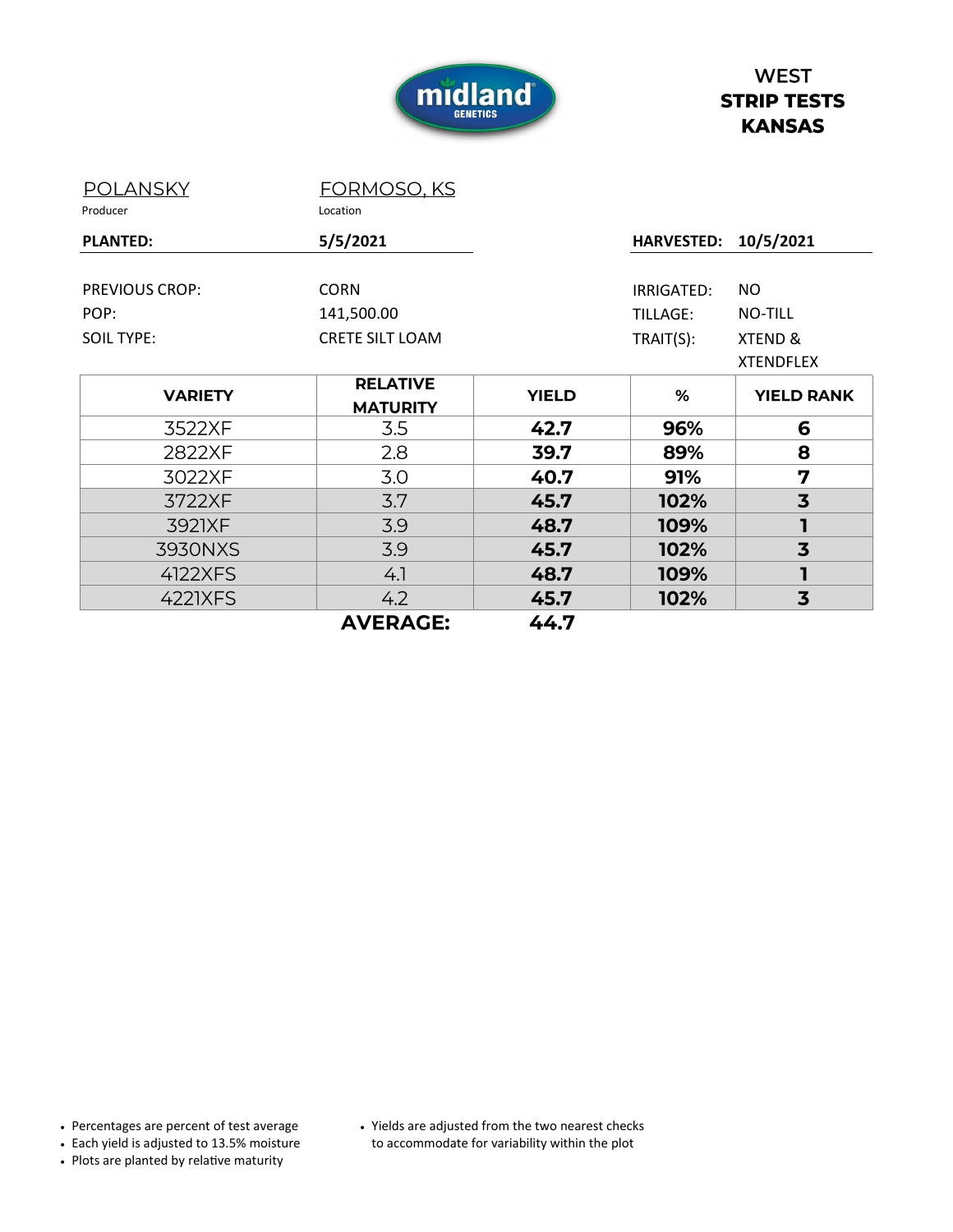

# **WEST STRIP TESTS NEBRASKA**

| <b>POLANSKY</b>   | <b>GUIDE ROCK, NE</b>     |              |                   |                         |
|-------------------|---------------------------|--------------|-------------------|-------------------------|
| Producer          | Location                  |              |                   |                         |
| <b>PLANTED:</b>   | 5/7/2021                  |              | <b>HARVESTED:</b> | 10/5/2021               |
|                   |                           |              |                   |                         |
| PREVIOUS CROP:    | <b>CORN</b>               |              | IRRIGATED:        | <b>NO</b>               |
| POP:              | 165,000.00                |              | <b>TILLAGE:</b>   | <b>NO-TILL</b>          |
| <b>SOIL TYPE:</b> | <b>HOLDREGE SILT LOAM</b> |              | TRAIT(S):         | <b>XTENDFLEX &amp;</b>  |
|                   |                           |              |                   | <b>ENLIST</b>           |
| <b>VARIETY</b>    | <b>RELATIVE</b>           | <b>YIELD</b> | %                 | <b>YIELD RANK</b>       |
| CHECK - 3522XF    | <b>MATURITY</b><br>3.5    | 70.2         | 108%              | 5                       |
| 2422XF            | 2.4                       | 59.6         | 92%               | 13                      |
| 2732 E3           | 2.7                       | 42.0         | 65%               | 15                      |
| 2822XF            | 2.8                       | 73.4         | 113%              | 4                       |
| 2990 E3           | 2.9                       | 61.8         | 95%               | 11                      |
| 3022XF            | 3.0                       | 54.2         | 83%               | 14                      |
| 3392 E3S          | 3.3                       | 77.2         | 119%              | $\mathbf{I}$            |
| 3591 E3           | 3.5                       | 65.2         | 100%              | 8                       |
| 3722XF            | 3.7                       | 61.2         | 94%               | 12                      |
| 3742 E3S          | 3.7                       | 65.7         | 101%              | 7                       |
| 3921XFS           | 3.9                       | 74.2         | 114%              | $\overline{\mathbf{3}}$ |
| 3999 E3           | 3.9                       | 67.7         | 104%              | 6                       |
| 4082 E3           | 4.0                       | 75.0         | 115%              | $\overline{2}$          |
| 4122XFS           | 4.1                       | 64.7         | 99%               | $\mathbf{9}$            |
| <b>4221XFS</b>    | 4.2                       | 64.5         | 99%               | 10                      |
|                   | <b>AVERAGE:</b>           | 65.1         |                   |                         |

• Percentages are percent of test average

• Each yield is adjusted to 13.5% moisture

• Plots are planted by relative maturity